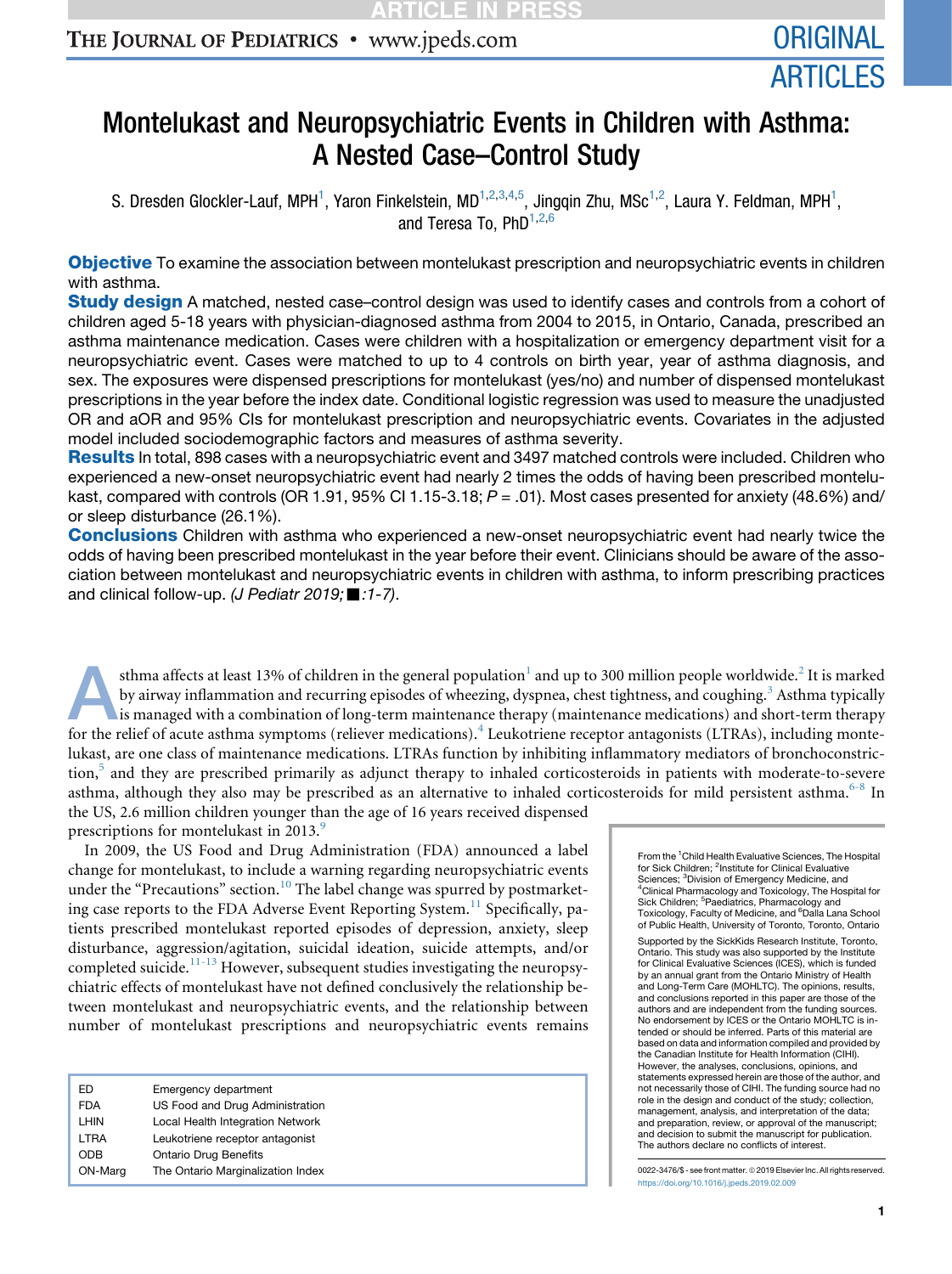unclear.<sup>[12-18](#page-6-0)</sup> Given the serious safety signals and the high prevalence of childhood asthma, we sought to investigate whether montelukast, a medication commonly used in pediatric asthma management, is associated with neuropsychiatric events in children. Our objective was to examine the association between montelukast prescription and neuropsychiatric events in children with asthma in Ontario, Canada.

## **Methods**

A population-based, nested case–control study was conducted using prescription claims and an administrative healthcare data housed at the Institute for Clinical Evaluative Sciences. The Ontario Drug Benefit (ODB) Database was used to determine history of dispensed prescriptions. The ODB program offers publicly funded drug coverage for Ontario residents receiving social assistance, residing in long-term care facilities, or receiving professional home care services. Children with parents eligible for ODB also are covered under the program, and their subsidized dispensed prescriptions are captured in the database. Prescription drugs of interest were identified using their unique Drug Identification Number.<sup>[19](#page-6-0)</sup>

Asthma prevalence was determined using the Ontario Asthma Surveillance Information System, which captures residents of Ontario diagnosed with asthma between 1996 and 2015 using a validated health administrative definition: at least 1 hospitalization for asthma or 2 outpatient visits for asthma within 2 consecutive years.<sup>[20,21](#page-6-0)</sup> For children in Ontario, this health administrative definition for asthma has a sensitivity of 91.4% and a specificity of 82.9%.<sup>[20](#page-6-0)</sup>

Data on emergency department (ED) visits, hospitalizations and same-day surgeries, and physician office visits in Ontario were obtained from the National Ambulatory Care Reporting System, Canadian Institute of Health Information Discharge Abstract Database, and Ontario Health Insurance Plan databases, respectively. Specific diagnoses and presenting complaints were identified using the International Classification of Diseases and Health Related Problems, 10th Revision, codes, Diagnostic and Statistical Manual of Mental Disorders, 4th Edition, codes, and Ontario Health Insurance Plan billing codes ([Table I](#page-8-0); available at [www.jpeds.com\)](http://www.jpeds.com).

Data on participants' age, sex, and geographic residence were captured through the Registered Person's Database. Marginalization quintiles were obtained from The Ontario Marginalization Index (ON-Marg), described to follow.<sup>[22](#page-6-0)</sup>

### Study Population and Design

A nested case–control design was used to investigate the association between montelukast prescription and neuropsychiatric events ([Figure](#page-7-0); available at [www.jpeds.com](http://www.jpeds.com)). The study cohort included Ontario children aged 5-18 years with physician-diagnosed asthma between April 1, 2004, and March 31, 2015, all of whom have been prescribed an asthma maintenance medication ("nest"). Children without a valid health card number and/or Ontario residence code were excluded from the study cohort. Those with an existing mental health condition, captured by the definition of hospitalization, same-day surgery (surgical procedure not requiring an overnight hospital stay), or ED visit coded for schizophrenia, bipolar disorder, depression/affective mood disorder, or anxiety in the year before their first known asthma prevalence date, also were excluded from the study cohort ([Table I](#page-8-0)).

Cases were defined as children in the study cohort with a neuropsychiatric event (defined below) between April 1, 2004, and March 31, 2016. The index date for each case was the date of their first neuropsychiatric event following physician-diagnosed asthma. Each case was matched to a maximum of 4 controls, who had no neuropsychiatric event during the study period, on sex, year of asthma diagnosis (within 1 year), and year of birth (within 2 years). Controls were assigned the same index date as their matched case. We employed a 1-year lookback period to ascertain history of asthma medication prescription. Cases and controls had to have at least 1 record of a dispensed prescription for an asthma maintenance medication in ODB in the year prior to their index date ([Table II](#page-9-0); available at [www.jpeds.com\)](http://www.jpeds.com). If cases did not meet the criteria for pharmacologically treated asthma, they were excluded; if controls did not meet these criteria, they were returned to the pool of eligible controls to potentially be matched with a subsequent case. Cases and controls who had a dispensed prescription for zafirlukast (another LTRA) in the year before their index date also were excluded.

#### Exposure and Outcome Definitions

The exposure of interest was dispensed prescriptions for montelukast in the year before the index date, which was defined in 2 ways. Montelukast exposure was treated as a binary variable, based on whether the child had at least 1 dispensed prescription for montelukast in the year before the index date. In addition, montelukast exposure was treated as a categorical variable, defined as the number of dispensed prescriptions for montelukast in the year preceding the index date (0 dispensed prescriptions for montelukast, 1 dispensed prescription for montelukast, or 2+ prescriptions for montelukast). To be eligible for our study, children who were not prescribed montelukast were required to have had at least 1 dispensed prescription for another asthma maintenance medication during the same 1-year lookback period, to ensure they all had pharmacologically treated asthma.

The primary outcome was first neuropsychiatric event following physician-diagnosed asthma, defined as a hospitalization, same-day surgery, or ED visit coded for 6 groups of disorders: substance-related, schizophrenia, anxiety, sleep disturbance, mood and personality disorders, plus agitation ([Table I](#page-8-0)). Except for outpatient physician visits, healthcare encounters from all sources were used to identify children with mental health visits. Mental health outcomes were ascertained from the admission records, whether the admission was for medical or surgical reasons. Presumably,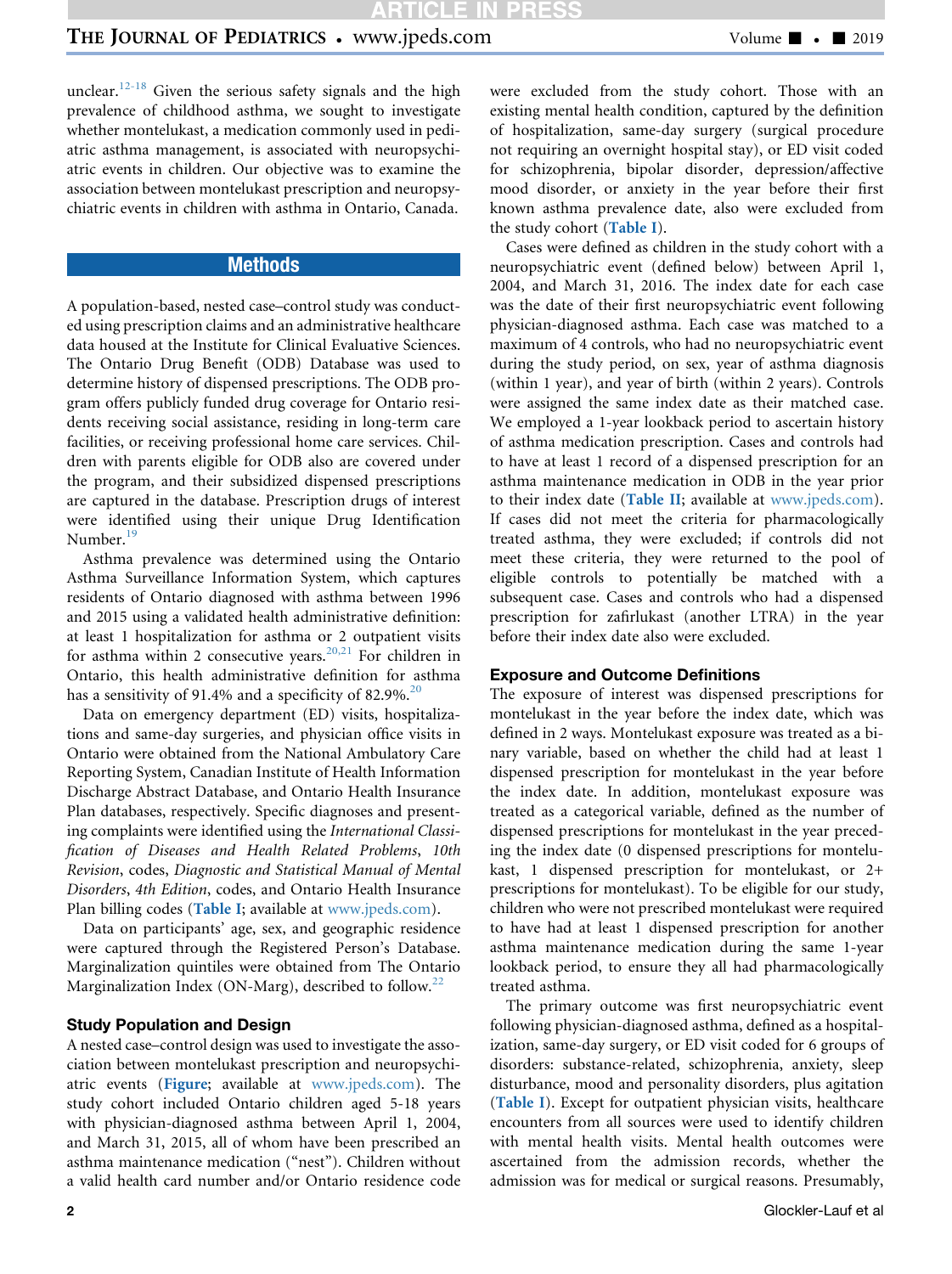mental health diagnoses documented during the admission would be those considered as important by the clinical teams. Physician office visits were not included in the outcome definition, due to a lack of specificity in billing and diagnosis codes of interest. The outcome was defined as a binary variable.

## **Covariates**

The Local Health Integration Network (LHIN) and rurality of each individual's primary residence were used to control for geographic differences. LHINs are regional health authorities responsible for allocating resources and coordinating healthcare services in Ontario, Canada. There are 14 distinct LHINs in Ontario. Rurality was defined as residing in a community with a population of 10 000 people or fewer.<sup>23</sup> Marginalization quintiles from ON-Marg were used as proxies for socioeconomic status ([Table III](#page-10-0); available at [www.jpeds.com](http://www.jpeds.com)). The ON-Marg is a census-based index that measures inequalities in health and social well-being.<sup>[22](#page-6-0)</sup> The 4 dimensions of ON-Marg are residential instability, material deprivation, dependency, and ethnic concentration. $22$  A score is computed for each dimension and dimension-specific quintiles are produced, where the first quintile is the least marginalized and the fifth quintile is the most marginalized.<sup>22</sup> Number of dispensed prescriptions for long-term asthma maintenance medications (excluding montelukast), number of dispensed prescriptions for systemic corticosteroids, and number of hospitalizations, ED visits, and physician's office visits coded for asthma in the 1-year lookback period were investigated as potential covariates. We included number of prescriptions for oral corticosteroids in the model as a potential confounder, as corticosteroid use is associated frequently with psychiatric adverse events.

#### Statistical Analyses

Descriptive statistics were calculated for the exposure and all identified covariates, by status (case or control). Continuous variables were described using medians, means, and SDs, as appropriate. Categorical variables were described using frequency distributions and percentages. Student t tests and  $\chi^2$  tests were used to assess the statistical significance of differences between cases and controls.

## Univariate Analyses and Multivariable Model Building

Based on the matched design, conditional logistic regression was used to model the relationship between montelukast prescription and neuropsychiatric events. Univariate analyses were conducted for the exposure and all identified covariates, to assess the relationship between each variable and neuropsychiatric events. A forward model-building strategy was used to identify the most parsimonious multivariable conditional logistic regression model. Variables with a P value less than .25 in the univariate analyses were included in the full model. Variables with a P value greater than .05 in the full model were removed to produce a reduced model. The full model and reduced model were compared using a likelihood ratio test,

to determine whether they were statistically different. The full model did not perform statistically significantly better than the reduced model; therefore, the reduced model was preferred for parsimony. To assess for confounding, eliminated variables were put back into the model one by one to see whether they appreciably changed (>10%) the beta estimate of the main exposure; none did. Finally, as a clinically important variable, corticosteroid use was forced back into the model. Both unadjusted ORs and aORs with 95% CIs were calculated. Covariates in the final model were LHIN, number of asthma medications, number of systemic corticosteroid prescriptions, asthma severity (defined as the number of ED visits and hospitalizations for asthma in the 1-year lookback period), and marginalization quintiles. All analyses were conducted using R statistical software (R Core Team, Vienna, Austria) (specifically the "lattice"<sup>[24](#page-6-0)</sup> and "survival"<sup>[25](#page-6-0)</sup> packages), and a P value of .05 was used as the threshold for statistical significance. The study was approved by Research Ethics Board of The Hospital for Sick Children (Toronto, Ontario). Per Ontario legislation, deidentified health administrative data could be used for this approved research project without obtaining individual consent.

## **Results**

In total, 898 children with asthma, prescribed an asthma maintenance medication, with their first neuropsychiatric event occurring between April 1, 2004, and March 1, 2016, were identified. These cases were matched to 3497 controls, resulting in a total sample size of 4395 children with asthma. The presenting complaint(s) and/or diagnosis from the first neuropsychiatric event in cases are presented in Table IV, with most cases presenting for anxiety (48.6%) and/or sleep disturbance (26.1%). Almost one-half (42.4%) of neuropsychiatric events occurred within 90 days of the most recent dispensed asthma maintenance prescription, and an additional 22.2% of events occurred between 90 and 180 days from the most recent dispensed prescription.

The characteristics of cases and controls are presented in [Table V](#page-3-0). New-onset neuropsychiatric events occurred more often in the youngest and oldest age groups, following a bimodal distribution. Exposure to montelukast was more common in the cases, with 8.1% of cases having at least 1 dispensed prescription for montelukast, compared with 2.1% of controls  $(P < .001)$ . With regard to asthma

| Table IV. Presenting complaint and/or diagnoses for<br>first neuropsychiatric event ( $N = 898$ ) |                         |  |
|---------------------------------------------------------------------------------------------------|-------------------------|--|
| First neuropsychiatric events                                                                     | Cases (N = 898) $n$ (%) |  |
| Anxiety                                                                                           | 436 (48.6)              |  |
| Sleep disturbance                                                                                 | 234 (26.1)              |  |
| Mood                                                                                              | 153 (17.0)              |  |
| Substance-related                                                                                 | 99 (11.0)               |  |
| Personality                                                                                       | 14 (1.6)                |  |
| Schizophrenia                                                                                     | 13(1.4)                 |  |
| Agitation                                                                                         | 12(1.3)                 |  |

Montelukast and Neuropsychiatric Events in Children with Asthma: A Nested Case–Control Study 3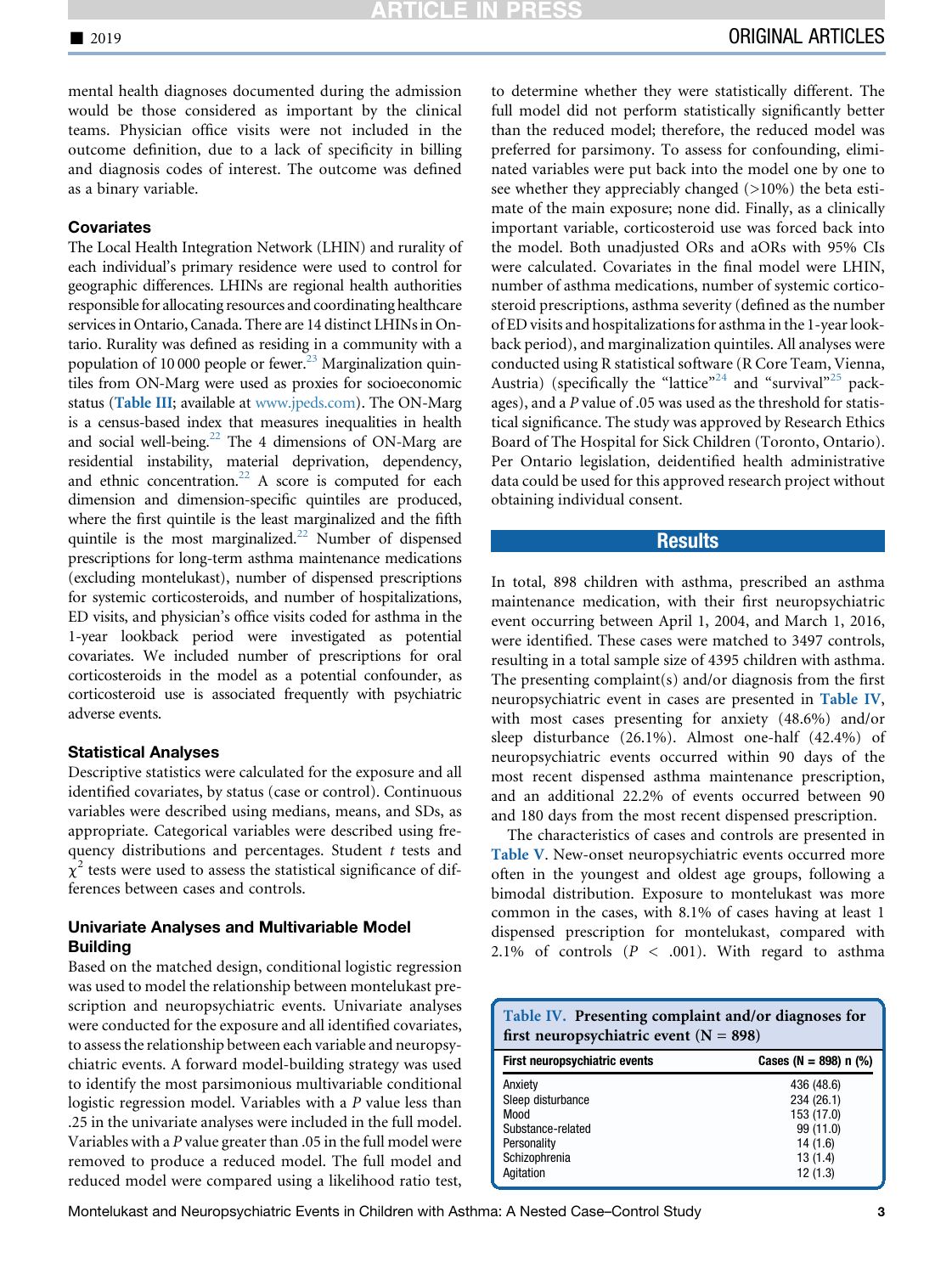## <span id="page-3-0"></span>THE JOURNAL OF PEDIATRICS • www.jpeds.com Volume I

Table V. Descriptive statistics by outcome: cases with a neuropsychiatric event  $(N = 898)$  and controls  $(N = 3497)$ 

|                                                        | Cases ( $N = 898$ )                                       | Controls (N = 3497)                                                           | Ρ           |
|--------------------------------------------------------|-----------------------------------------------------------|-------------------------------------------------------------------------------|-------------|
| Variable                                               | n (%)                                                     | n (%)                                                                         | value*      |
| Age at asthma diagnosis, y                             |                                                           |                                                                               |             |
| 0-5                                                    | 341 (38.0)                                                | 1290 (36.9)                                                                   | .76         |
| 6-12                                                   | 355 (39.5)                                                | 1429 (40.9)                                                                   |             |
| 13-18                                                  | 202 (22.5)                                                | 778 (22.2)                                                                    |             |
| Age at index date, y<br>6-7                            |                                                           |                                                                               | .71         |
| 8-9                                                    | 167 (18.6)<br>123 (13.7)                                  | 591 (17.0)<br>504 (14.4)                                                      |             |
| $10 - 11$                                              | 103 (11.5)                                                | 404 (11.6)                                                                    |             |
| 12-14                                                  | 221 (24.6)                                                | 913 (26.1)                                                                    |             |
| 15-18                                                  | 284 (31.6)                                                | 1085 (31.0)                                                                   |             |
| Sex: female                                            | 476 (53.0)                                                | 1874 (53.6)                                                                   | .78         |
| Urban residence                                        | 794 (88.4)                                                | 3285 (93.9)                                                                   | <.001       |
| Socioeconomic status quintiles<br>Deprivation quintile |                                                           |                                                                               |             |
| 1: least                                               | 67 (7.5)                                                  | 266 (7.7)                                                                     | .26         |
| 2                                                      | 96 (10.8)                                                 | 300(8.6)                                                                      |             |
| 3                                                      | 122 (13.7)                                                | 506 (14.6)                                                                    |             |
| 4                                                      | 178 (19.9)                                                | 629 (18.1)                                                                    |             |
| 5: most                                                | 430 (48.2)                                                | 1774 (51.1)                                                                   |             |
| Dependency quintile                                    |                                                           |                                                                               |             |
| 1: least<br>2                                          | 259 (29.0)                                                | 1157 (33.3)                                                                   | .02         |
| 3                                                      | 186 (20.8)<br>156 (17.5)                                  | 789 (22.7)<br>588 (16.9)                                                      |             |
| 4                                                      | 147 (16.5)                                                | 481 (13.8)                                                                    |             |
| 5: most                                                | 145 (16.2)                                                | 460 (13.2)                                                                    |             |
|                                                        | Ethnic concentration quintile                             |                                                                               |             |
| 1: least                                               | 109 (12.2)                                                | 274 (7.9)                                                                     | 001.>       |
| 2                                                      | 121 (13.5)                                                | 318 (9.2)                                                                     |             |
| 3<br>4                                                 | 157 (17.6)                                                | 369 (10.6)                                                                    |             |
| 5: most                                                | 195 (21.8)<br>311 (34.8)                                  | 633 (18.2)<br>1881 (54.1)                                                     |             |
| Instability quintile                                   |                                                           |                                                                               |             |
| 1: least                                               | 77 (8.6)                                                  | 393 (11.3)                                                                    | .28         |
| 2                                                      | 113 (12.7)                                                | 427 (12.3)                                                                    |             |
| 3                                                      | 152 (17.0)                                                | 536 (15.4)                                                                    |             |
| 4                                                      | 238 (26.7)                                                | 933 (26.8)                                                                    |             |
| 5: most                                                | 313(35.1)                                                 | 1186 (34.1)<br>Asthma severity (hospitalizations and/or ED visits for asthma) |             |
| Median (IQR)                                           | $0(0-2.96)$                                               | $0(0-0.47)$                                                                   | 001.>       |
| Mean (SD)                                              | 1.25(2.54)                                                | 0.13(0.50)                                                                    |             |
|                                                        |                                                           | Number of other asthma maintenance medication prescriptions                   |             |
| Median (IQR)                                           | $6(1.07-19.57)$                                           | $2(0.74-4.52)$                                                                | 001.>       |
| Mean (SD)                                              | 10.32 (13.72)                                             | 2.63(2.80)                                                                    |             |
|                                                        |                                                           | Number of other asthma maintenance medication prescriptions                   |             |
| 0-1<br>$2 - 3$                                         | 105 (11.7)<br>186 (20.7)                                  | 1593 (45.6)<br>1183 (33.8)                                                    | -.001       |
| 4+                                                     | 607 (67.6)                                                | 721 (20.6)                                                                    |             |
|                                                        | Number of corticosteroid prescriptions                    |                                                                               |             |
| 0                                                      | 528 (58.8)                                                | 3022 (86.4)                                                                   | -.001       |
| 1                                                      | 177 (19.7)                                                | 363 (10.4)                                                                    |             |
| $^{2+}$                                                | 193 (21.5)                                                | 112(3.2)                                                                      |             |
|                                                        |                                                           | Number of corticosteroid prescriptions, in corticosteroid users               |             |
| Median (IQR)<br>Mean (SD)                              | $2(1.00-8.65)$<br>3.18(8.12)                              | $1(0.75-2.13)$                                                                | -.001       |
| n (%)                                                  | 370 (41.2)                                                | 1.44 (1.03)<br>475 (13.6)                                                     |             |
|                                                        | Number of montelukast prescriptions                       |                                                                               |             |
| 0                                                      | 825 (91.87)                                               | 3423 (97.88)                                                                  | <.001       |
| 1                                                      | 17 (1.89)                                                 | 19 (0.54)                                                                     |             |
| 2+                                                     | 56 (6.24)                                                 | 55 (1.57)                                                                     |             |
|                                                        | Number of montelukast prescriptions, in montelukast users |                                                                               |             |
| Median (IQR)                                           | 4 (1.98-15.40)                                            | 2.50 (1.23-6.17)                                                              | .001        |
| Mean (SD)<br>n (%)                                     | 8.69(9.96)<br>73 (8.1)                                    | 3.70 (3.66)<br>74 (2.1)                                                       |             |
|                                                        |                                                           |                                                                               |             |
|                                                        |                                                           |                                                                               | (continued) |

| Table V. Continued                                                   |                     |                                             |        |  |
|----------------------------------------------------------------------|---------------------|---------------------------------------------|--------|--|
|                                                                      | Cases ( $N = 898$ ) | Controls ( $N = 3497$ )                     |        |  |
| <b>Variable</b>                                                      | n (%)               | n (%)                                       | value* |  |
| Time from most recent (or montelukast) prescription to event date, d |                     |                                             |        |  |
| $0 - 90$                                                             | 381 (42.4)          | 1392 (39.8)                                 | .15    |  |
| $>90-180$                                                            | 199 (22.2)          | 879 (25.1)                                  |        |  |
| >180                                                                 | 318 (35.4)          | 1226 (35.1)                                 |        |  |
| Time from first known prevalent asthma date to event date, d         |                     |                                             |        |  |
| Median (IQR)                                                         |                     | 1326 (766.03-2253.97) 1339 (784.38-2271.62) | .65    |  |
| Mean (SD)                                                            | 1510 (1103.81)      | 1528 (1103.30)                              |        |  |
|                                                                      |                     |                                             |        |  |

All percentages are adjusted for missing values. Bold values are statistically significant at the  $P < .05$  level.

\*Determined by a  $\chi^2$  test (categorical variables) or 2-sided t test (discrete variables).

severity, cases had significantly more ED visits and hospitalizations for asthma in the year before the index date (cases—mean 1.25, SD 2.54; controls—mean 0.13, SD 0.50;  $P < .001$ ). A greater proportion of cases had a dispensed prescription for systemic corticosteroids (41.2% for cases vs 13.6% for controls;  $P < .001$ ), and a greater number of prescriptions for other asthma maintenance medications (67.6% of cases had 4 or more other dispensed asthma medication prescriptions, compared with 20.6% of controls;  $P < .001$ ).

Results of the univariate and multivariable conditional logistic regression are presented in [Table VI](#page-4-0). Exposure to montelukast was significantly associated with 4.5 times increased odds of a neuropsychiatric event (unadjusted OR 4.5, 95% CI 3.1-6.5) in the unadjusted model. Similarly, a greater number of dispensed montelukast prescriptions in the year before the index date was significantly associated with increased odds of a neuropsychiatric event, compared with no prescriptions for montelukast (1 prescription: unadjusted OR 3.89, 95% CI 1.95-7.73; 2 or more prescriptions: unadjusted OR 4.70, 95% CI 3.09-7.14).

Exposure to montelukast was significantly associated with neuropsychiatric events, after we controlled for LHIN, marginalization quintiles, number of other asthma medication prescriptions, number of corticosteroid prescriptions, and number of hospitalizations and ED visits for asthma. Children with a dispensed prescription for montelukast had nearly 2 times increased odds of a neuropsychiatric event in the adjusted model (aOR 1.91; 95% CI 1.15-3.18). The direction of the effect estimate for montelukast and neuropsychiatric events did not change when exposure to montelukast was treated as a categorical variable; however, the association was no longer statistically significant.

## **Discussion**

Our study answers the call for epidemiologic research to quantify the risk of neuropsychiatric events for children prescribed montelukast, using the most recent population-level administrative health data in Ontario, Canada. In this nested case–control study, exposure to montelukast was significantly associated with a 2-fold increase in the odds of a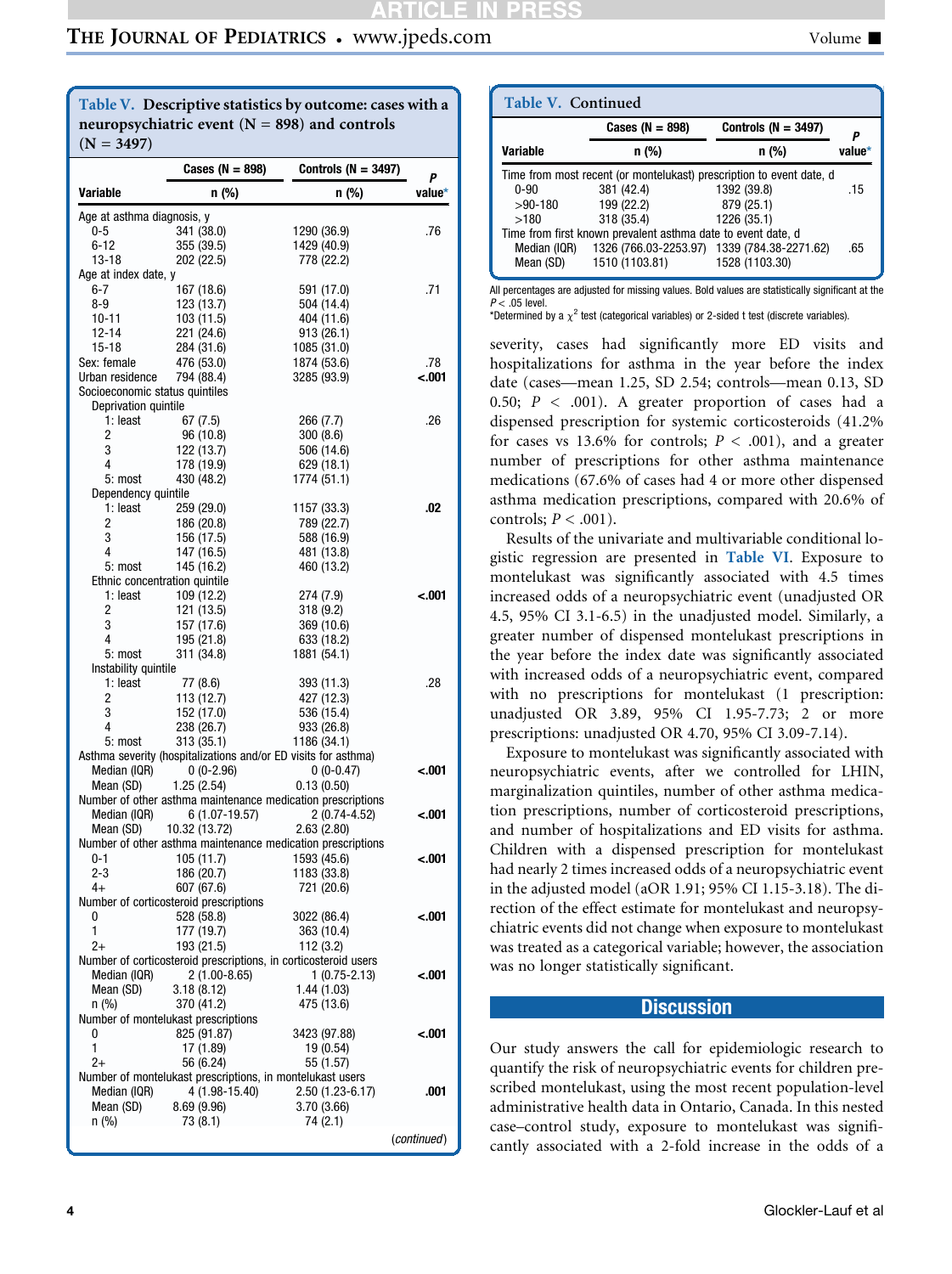| Table TE Results of unaufasted and adjusted conditional logistic regression, for the outcome of new onset<br>neuropsychiatric event $(N = 4395)$ |                      |                         |                    |                          |               |            |
|--------------------------------------------------------------------------------------------------------------------------------------------------|----------------------|-------------------------|--------------------|--------------------------|---------------|------------|
| Variable                                                                                                                                         | <b>Unadjusted OR</b> | 95% CI                  | P value            | $aOR*$                   | 95% CI        | P value    |
| Montelukast use (ref $=$ no)                                                                                                                     |                      |                         |                    |                          |               |            |
| Yes                                                                                                                                              | 4.48                 | 3.10-6.46               | $-.001$            | 1.91                     | 1.15-3.18     | .01        |
| Number of montelukast prescriptions (ref = 0)                                                                                                    |                      |                         |                    |                          |               |            |
| 1                                                                                                                                                | 3.89                 | 1.95-7.73               | $-.001$            | 2.38                     | $0.98 - 5.77$ | .06        |
| $2+$                                                                                                                                             | 4.70                 | 3.09-7.14               | $-.001$            | 1.74                     | $0.96 - 3.16$ | .07        |
| Deprivation quintile (ref $= 1$ )                                                                                                                |                      |                         |                    |                          |               |            |
| 2                                                                                                                                                | 1.29                 | $0.91 - 1.84$           | .16                | 1.19                     | $0.76 - 1.88$ | .45        |
| 3                                                                                                                                                | 0.98                 | $0.70 - 1.37$           | .89                | 0.68                     | $0.44 - 1.08$ | .10        |
| $\overline{\mathbf{4}}$                                                                                                                          | 1.13                 | $0.83 - 1.55$           | .45                | 0.88                     | $0.57 - 1.36$ | .56        |
| 5                                                                                                                                                | 0.96                 | $0.72 - 1.28$           | .80                | 0.75                     | $0.49 - 1.14$ | .18        |
| <b>Missing</b>                                                                                                                                   | 0.95                 | $0.35 - 1.59$           | .92                | 1.50                     | $0.39 - 5.75$ | .55        |
| Dependency quintile (ref $= 1$ )                                                                                                                 |                      |                         |                    |                          |               |            |
| 2                                                                                                                                                | 1.05                 | $0.86 - 1.30$           | .62                | 0.88                     | $0.67 - 1.15$ | .34        |
| 3                                                                                                                                                | 1.20                 | $0.96 - 1.49$           | .12                | 0.77                     | $0.57 - 1.03$ | .08        |
| $\overline{\mathbf{4}}$                                                                                                                          | 1.38                 | 1.10-1.73               | .006               | 0.79                     | $0.57 - 1.09$ | .16        |
| 5                                                                                                                                                | 1.39                 | $1.11 - 1.75$           | .005               | 0.81                     | $0.58 - 1.15$ | .24        |
| <b>Missing</b>                                                                                                                                   | 1.05                 | $0.39 - 2.78$           | .93                |                          |               | -          |
| Ethnic quintile (ref $= 1$ )                                                                                                                     |                      |                         |                    |                          |               |            |
| 2                                                                                                                                                | 0.98                 | $0.71 - 1.34$           | .88                | 1.18                     | $0.78 - 1.78$ | .45        |
| 3                                                                                                                                                | 1.08                 | $0.79 - 1.44$           | .67                | 1.18                     | $0.78 - 1.79$ | .43        |
| $\overline{\mathbf{4}}$                                                                                                                          | 0.79                 | $0.60 - 1.04$           | .10                | 1.00                     | $0.66 - 1.52$ | .98        |
| 5                                                                                                                                                | 0.42                 | $0.33 - 0.55$           | $-.001$            | 0.53                     | $0.34 - 0.82$ | .004       |
| <b>Missing</b>                                                                                                                                   | 0.62                 | $0.23 - 1.69$           | .35                | $\overline{\phantom{0}}$ |               |            |
| Instability quintile (ref $= 1$ )                                                                                                                |                      |                         |                    |                          |               |            |
| 2                                                                                                                                                | 1.33                 | $0.97 - 1.84$           | .08                | 1.15                     | $0.75 - 1.77$ | .51        |
| 3                                                                                                                                                | 1.43                 | 1.06-1.94               | .02                | 1.36                     | $0.89 - 2.06$ | .15        |
| $\overline{\mathbf{4}}$                                                                                                                          | 1.29                 | $0.97 - 1.72$           | .08                | 1.40                     | $0.93 - 2.12$ | .11        |
| 5                                                                                                                                                | 1.33                 | $1.01 - 1.76$           | .04                | 1.80                     | 1.19-2.73     | .006       |
| <b>Missing</b>                                                                                                                                   | 1.19                 | $0.44 - 3.22$           | .74                | $\qquad \qquad -$        |               |            |
| Number of other asthma medication prescriptions (ref $= 0-1$ )                                                                                   |                      |                         |                    |                          |               |            |
| $2 - 3$                                                                                                                                          | 2.37                 | 1.83-3.06               | $-.001$            | 2.03                     | 1.53-2.68     | $-.001$    |
| $4+$<br>13.45<br>$-.001$<br>9.66<br>7.29-12.81<br>$-.001$<br>10.57-17.11                                                                         |                      |                         |                    |                          |               |            |
| Number of corticosteroid prescriptions (ref $= 0$ )                                                                                              | 2.84                 |                         |                    |                          | $0.72 - 1.26$ |            |
| 1<br>$2+$                                                                                                                                        | 10.13                | 2.30-3.50<br>7.75-13.25 | $-.001$<br>$-.001$ | 0.96<br>1.41             | $0.99 - 2.02$ | .75<br>.06 |
| Asthma severity (hospitalizations/SDS and ED visits for asthma)                                                                                  | 3.18                 | 2.79-3.63               | $-.001$            | 2.09                     | 1.82-2.40     | $-.001$    |
|                                                                                                                                                  |                      |                         |                    |                          |               |            |

<span id="page-4-0"></span>Table VI. Results of unadjusted and adjusted conditional logistic regression, for the outcome of new-onset

SDS, same-day surgery. Bold values are statistically significant at the  $P < .05$  level.

\*aORs were estimated using the model with the binary primary exposure variable (yes vs no dispensed prescriptions for montelukast). Model was also adjusted for the patient's regional health authority (LHIN).

neuropsychiatric event, compared with other asthma maintenance medications, after we controlled for sociodemographic factors and measures of asthma severity and treatment.

Our results are corroborated by early analyses of voluntary adverse event reporting databases, including the World Health Organization's VigiBase and Sweden's SWEDIS.<sup>[12,14](#page-6-0)</sup> Both studies, which relied on Individual Case Safety Reports and adverse drug reaction reports and therefore had no comparison group, detected a positive signal wherein children prescribed montelukast had an increased risk of neuropsy-chiatric events.<sup>[12,14](#page-6-0)</sup> Our findings are also in line with a recent nested case–control study of children with asthma in Quebec, Canada, which found that individuals on montelukast had significantly greater risk of neuropsychiatric adverse drug re-actions than those on inhaled corticosteroids.<sup>[17](#page-6-0)</sup> The findings of our study contrast with 2 other nested case–control studies, which found no association between montelukast and neuropsychiatric events or suicide attempts. $13,15$  Both studies used health insurance claim databases in the US, and their study populations differed from ours in terms of socioeconomic status and asthma severity.<sup>[13,15](#page-6-0)</sup> Neither study used a validated health administrative definition for physician-diagnosed asthma, and instead, defined asthma as a single claim for asthma during the study period.<sup>[13,15](#page-6-0)</sup> One study used suicide attempts as their primary outcome, which was not explored in our study.<sup>[15](#page-6-0)</sup> The other used a broad definition of neuropsychiatric events, including all psychiatric disorders except developmental disorders.[13](#page-6-0) The nonspecific definition of a neuropsychiatric event, which was not aligned with adverse event reports for montelukast, may have contributed to the null findings. $13$ 

Our findings also differed from those of a Merck-funded reanalysis of clinical trial data.<sup>[16](#page-6-0)</sup> Despite their conclusion that behavior-related adverse events were rare in clinical trials of montelukast, they may have been under-reported and overlooked, because the trials were focused on drug efficacy and were not powered nor specifically probed for neuropsy-chiatric symptoms or events.<sup>[16](#page-6-0)</sup> In addition, the average follow-up time was less than 2 months, which may have underestimated the risk, given that time to onset of neuropsychiatric adverse events can vary from hours to months after initiation of therapy. $12,16$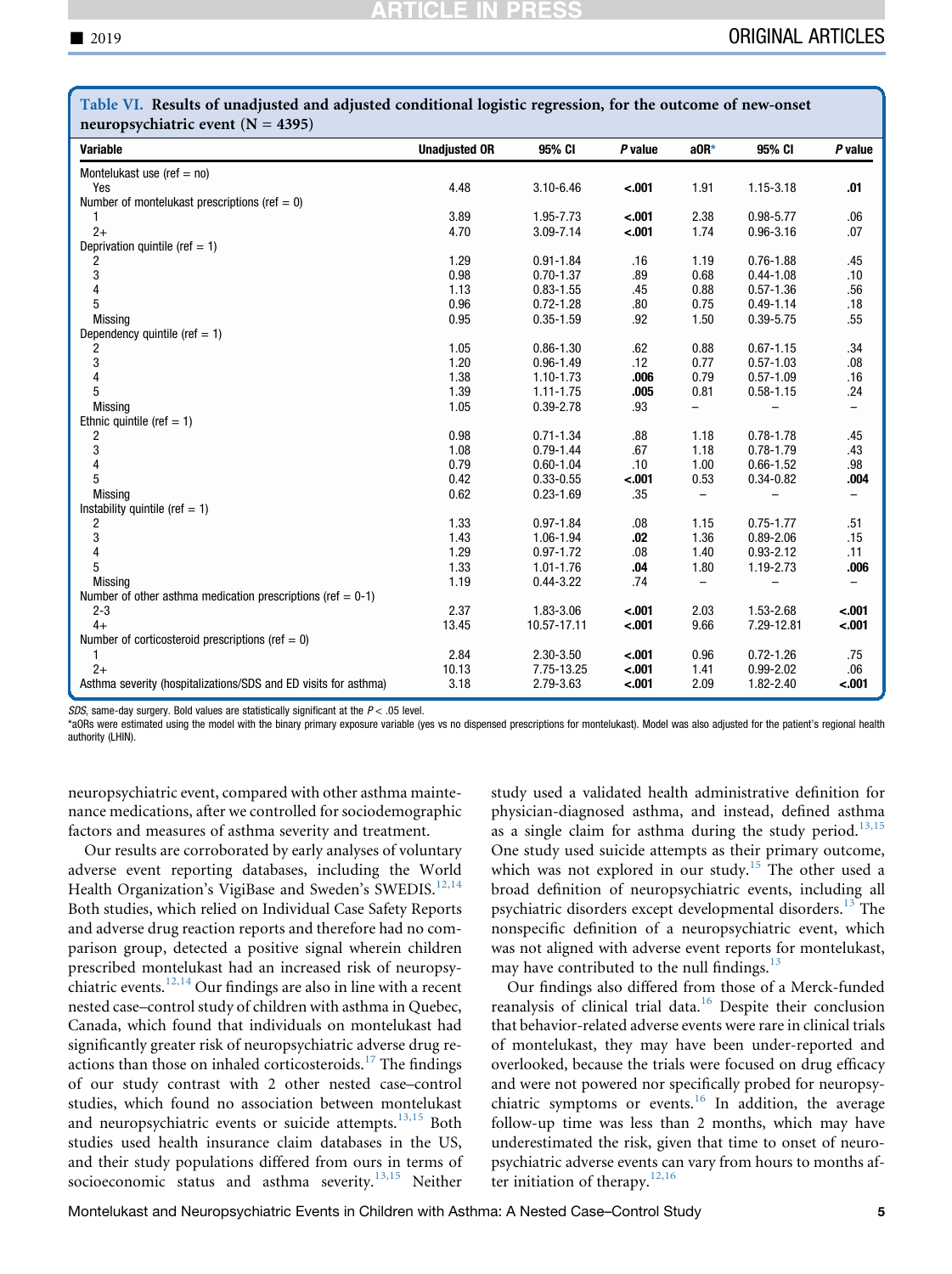# **TICLE IN PRES**

# <span id="page-5-0"></span>THE JOURNAL OF PEDIATRICS . www.jpeds.com Volume

One limitation of our study was the reliance on the ODB database to capture dispensed prescription medications. Children eligible for ODB may not be representative of the general pediatric population, as they generally come from families of lower socioeconomic status. However, because this holds true for both cases and controls, it should not systematically bias the results. Furthermore, for children older than 5 years, the cost of montelukast is not covered by the ODB's general benefit formulary.<sup>[19](#page-6-0)</sup> To access drugs not covered by the ODB's general benefit formulary, a request must be submitted to the Exceptional Access Program. The Exceptional Access Program will only approve montelukast for children and adolescents aged 5-18 years if they are already on an inhaled corticosteroid and long-acting beta-2 agonist and their asthma remains uncontrolled.<sup>[26](#page-6-0)</sup> For this reason, children in our cohort may have had more severe and/or poorly controlled asthma compared with the general population. We addressed this issue by controlling for proxy measures of asthma severity, although there may have been residual confounding related to disease severity. As our study used health administrative data, we did not have definitive measures of adherence to therapy. The inclusion criteria did ensure that all children had dispensed prescriptions for asthma maintenance medications and thus were intended to be treated pharmacologically. In addition, if prescriptions for montelukast were paid for out-of-pocket, they would not be captured in the ODB database.

Despite these limitations, the ODB database was the bestavailable source for population-level prescription data in Ontario. The ODB population also provides important insights, because children of low socioeconomic status with severe asthma may be particularly vulnerable to neuropsychiatric events.[27,28](#page-6-0) Because we employed a case–control design, and children may be transiently eligible for socially funded medications under the ODB, we a priori chose to focus on time interval from most recent montelukast prescription to neuropsychiatric event. Future research should explore the correlation between duration of montelukast exposure and risk of neuropsychiatric events.

Another potential limitation was the use of hospitalizations, same-day surgeries, and ED visits for our outcome of neuropsychiatric events, which may have missed cases who presented only at a physician's office. However, recent literature suggests up to 53% of children in Ontario present to the ED as their first point of contact for mental health, $^{29}$  $^{29}$  $^{29}$ and many others are being referred to the ED after seeing their primary care physician. Hospitalizations, same-day surgeries and ED visits were also used to define existing mental health conditions. If a child had a visit coded for schizophrenia, bipolar disorder, depression/affective mood disorder, or anxiety in the year before their first known asthma prevalence date, they were excluded from the study cohort. This definition would not have excluded all existing mental health conditions. However, the definitions of neuropsychiatric events and existing mental health conditions allowed us to capture new-onset neuropsychiatric events, or mental health conditions that increased in urgency or severity. Previous research has established an association between uncon-trolled asthma and psychiatric symptoms,<sup>[30](#page-6-0)</sup> which may have been captured by our outcome definition. In an effort to produce an unbiased estimate of the neuropsychiatric effect of montelukast, we controlled for proxy measures of asthma severity between the 2 groups, to the best that a large database study with no complete health records allows. Finally, the relatively small sample size precluded us from investigating each event type individually, beyond a composite outcome measure. The small sample size and relatively rare montelukast exposure also limited the power of our study when looking at our exposure as a categorical variable, the number of dispensed prescriptions for montelukast.

At present, the biological mechanisms underlying the neuropsychiatric effects of montelukast are not understood; however, previous research has shown clinical resolution of adverse events when montelukast therapy was discontinued. $31$  The pathophysiology of montelukast-induced neuropsychiatric effects is an important direction for future research.

In summary, children prescribed montelukast for asthma management had nearly twice the odds of neuropsychiatric events, compared with those on other asthma maintenance medications. Our recommendations echo those of the FDA's Pediatric Advisory Committee, who discussed montelukast in 2014 and ultimately recommended increased provider awareness and continued monitoring neuropsychiatric adverse events.<sup>[9](#page-6-0)</sup> Clinicians should be aware of the potential risks of montelukast, as it may inform their prescribing practices and clinical follow-up visits.  $\blacksquare$ 

Submitted for publication Jul 30, 2018; last revision received Jan 23, 2019; accepted Feb 7, 2019.

Reprint requests: Teresa To, PhD, Child Health Evaluative Sciences, The Hospital for Sick Children, 555 University Ave, Toronto, ON M5G 1X8. E-mail: [teresa.to@sickkids.ca](mailto:teresa.to@sickkids.ca)

## References

- 1. [Garner R, Kohen D. Changes in the prevalence of childhood asthma.](http://refhub.elsevier.com/S0022-3476(19)30198-2/sref1) [Health Rep 2008;19:45-50.](http://refhub.elsevier.com/S0022-3476(19)30198-2/sref1)
- 2. [Global Alliance against Chronic Respiratory Diseases \(GARD\). Global](http://refhub.elsevier.com/S0022-3476(19)30198-2/sref2) [surveillance, prevention and control of chronic respiratory diseases: a](http://refhub.elsevier.com/S0022-3476(19)30198-2/sref2) [comprehensive approach. Geneva: World Health Organization; 2007](http://refhub.elsevier.com/S0022-3476(19)30198-2/sref2).
- 3. [Reddel HK, Bateman ED, Becker A, Boulet L-P, Cruz AA, Drazen JM,](http://refhub.elsevier.com/S0022-3476(19)30198-2/sref3) [et al. A summary of the new GINA strategy: a roadmap to asthma con](http://refhub.elsevier.com/S0022-3476(19)30198-2/sref3)[trol. Eur Respir J 2015;46:622-39](http://refhub.elsevier.com/S0022-3476(19)30198-2/sref3).
- 4. Global Initiative for Asthma. Global Strategy for Asthma Management and Prevention. 2017. [https://www.ginasthma.org.](https://www.ginasthma.org) Accessed March 6, 2019.
- 5. [Balzano G, Fuschillo S, Gaudiosi C. Leukotriene receptor antagonists in](http://refhub.elsevier.com/S0022-3476(19)30198-2/sref5) [the treatment of asthma: an update. Allergy 2002;57:16-9](http://refhub.elsevier.com/S0022-3476(19)30198-2/sref5).
- 6. [Knorr B, Franchi LM, Bisgaard H, Vermeulen JH, LeSouef P,](http://refhub.elsevier.com/S0022-3476(19)30198-2/sref6) [Santanello N, et al. Montelukast, a leukotriene receptor antagonist, for](http://refhub.elsevier.com/S0022-3476(19)30198-2/sref6) [the treatment of persistent asthma in children aged 2 to 5 years. Pediat](http://refhub.elsevier.com/S0022-3476(19)30198-2/sref6)[rics 2001;108:e48](http://refhub.elsevier.com/S0022-3476(19)30198-2/sref6).
- 7. [Phipatanakul W, Greene C, Downes SJ, Cronin B, Eller TJ, Schneider LC,](http://refhub.elsevier.com/S0022-3476(19)30198-2/sref7) [et al. Montelukast improves asthma control in asthmatic children main](http://refhub.elsevier.com/S0022-3476(19)30198-2/sref7)[tained on inhaled corticosteroids. Ann Allergy Asthma Immunol](http://refhub.elsevier.com/S0022-3476(19)30198-2/sref7) [2003;91:49-54](http://refhub.elsevier.com/S0022-3476(19)30198-2/sref7).
- 8. [National Asthma Education and Prevention Program. Expert Panel](http://refhub.elsevier.com/S0022-3476(19)30198-2/sref8) [Report 3 \(EPR-3\): Guidelines for the Diagnosis and Management of](http://refhub.elsevier.com/S0022-3476(19)30198-2/sref8)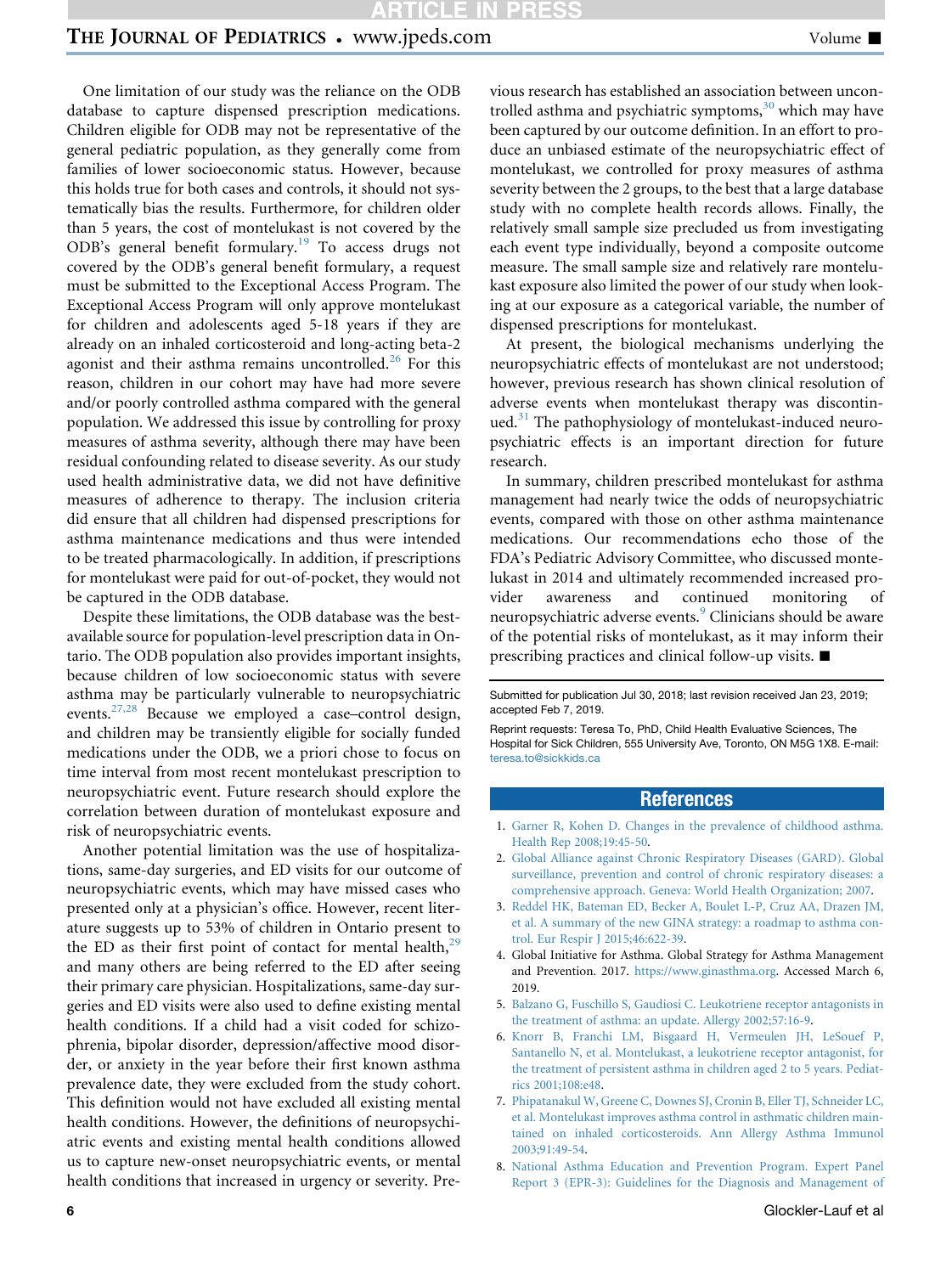<span id="page-6-0"></span>[Asthma-Summary Report 2007. J Allergy Clin Immunol 2007;120:S94-](http://refhub.elsevier.com/S0022-3476(19)30198-2/sref8) [138.](http://refhub.elsevier.com/S0022-3476(19)30198-2/sref8)

- 9. US Food and Drug Administration. Transcript of Singulair presentation, FDA Pediatric Advisory Committee Meeting. [https://www.fda.gov/](https://www.fda.gov/downloads/ScienceResearch/SpecialTopics/PediatricTherapeuticsResearch/UCM434618.pdf) [downloads/ScienceResearch/SpecialTopics/PediatricTherapeuticsResear](https://www.fda.gov/downloads/ScienceResearch/SpecialTopics/PediatricTherapeuticsResearch/UCM434618.pdf) [ch/UCM434618.pdf](https://www.fda.gov/downloads/ScienceResearch/SpecialTopics/PediatricTherapeuticsResearch/UCM434618.pdf); September 23, 2014. Accessed March 6, 2019.
- 10. US Food and Drug Administration. Updated Information on Leukotriene Inhibitors: Montelukast (marketed as Singulair), Zafirlukast (marketed as Accolate), and Zileuton (marketed as Zyflo and Zyflo CR). [https://wayback.archive-it.org/7993/20170111080414/http://www.](https://wayback.archive-it.org/7993/20170111080414/http://www.fda.gov/Drugs/DrugSafety/PostmarketDrugSafetyInformationforPatientsandProviders/DrugSafetyInformationforHeathcareProfessionals/ucm165489.htm) [fda.gov/Drugs/DrugSafety/PostmarketDrugSafetyInformationforPatients](https://wayback.archive-it.org/7993/20170111080414/http://www.fda.gov/Drugs/DrugSafety/PostmarketDrugSafetyInformationforPatientsandProviders/DrugSafetyInformationforHeathcareProfessionals/ucm165489.htm) [andProviders/DrugSafetyInformationforHeathcareProfessionals/ucm165](https://wayback.archive-it.org/7993/20170111080414/http://www.fda.gov/Drugs/DrugSafety/PostmarketDrugSafetyInformationforPatientsandProviders/DrugSafetyInformationforHeathcareProfessionals/ucm165489.htm) [489.htm](https://wayback.archive-it.org/7993/20170111080414/http://www.fda.gov/Drugs/DrugSafety/PostmarketDrugSafetyInformationforPatientsandProviders/DrugSafetyInformationforHeathcareProfessionals/ucm165489.htm); August 28, 2009. Accessed March 6, 2019.
- 11. US Food and Drug Administration. Updated Information on Leukotriene Inhibitors: Montelukast (marketed as Singulair), Zafirlukast (marketed as Accolate), and Zileuton (marketed as Zyflo and Zyflo CR). [https://wayback.archive-it.org/7993/20170111080414/http://www.](https://wayback.archive-it.org/7993/20170111080414/http://www.fda.gov/Drugs/DrugSafety/PostmarketDrugSafetyInformationforPatientsandProviders/DrugSafetyInformationforHeathcareProfessionals/ucm165489.htm) [fda.gov/Drugs/DrugSafety/PostmarketDrugSafetyInformationforPatients](https://wayback.archive-it.org/7993/20170111080414/http://www.fda.gov/Drugs/DrugSafety/PostmarketDrugSafetyInformationforPatientsandProviders/DrugSafetyInformationforHeathcareProfessionals/ucm165489.htm) [andProviders/DrugSafetyInformationforHeathcareProfessionals/ucm165](https://wayback.archive-it.org/7993/20170111080414/http://www.fda.gov/Drugs/DrugSafety/PostmarketDrugSafetyInformationforPatientsandProviders/DrugSafetyInformationforHeathcareProfessionals/ucm165489.htm) [489.htm](https://wayback.archive-it.org/7993/20170111080414/http://www.fda.gov/Drugs/DrugSafety/PostmarketDrugSafetyInformationforPatientsandProviders/DrugSafetyInformationforHeathcareProfessionals/ucm165489.htm); June 12, 2009. Accessed March 6, 2019.
- 12. [Aldea Perona A, Garc](http://refhub.elsevier.com/S0022-3476(19)30198-2/sref12)í[a-S](http://refhub.elsevier.com/S0022-3476(19)30198-2/sref12)áiz M, Sanz ÁE. Psychiatric Disorders and [Montelukast in Children: A Disproportionality Analysis of the VigiBase](http://refhub.elsevier.com/S0022-3476(19)30198-2/sref12) (®[\). Drug Saf 2016;39:69-78](http://refhub.elsevier.com/S0022-3476(19)30198-2/sref12).
- 13. [Ali MM, O'Brien CE, Cleves MA, Martin BC. Exploring the possible as](http://refhub.elsevier.com/S0022-3476(19)30198-2/sref13)[sociation between montelukast and neuropsychiatric events among chil](http://refhub.elsevier.com/S0022-3476(19)30198-2/sref13)[dren with asthma: a matched nested case–control study.](http://refhub.elsevier.com/S0022-3476(19)30198-2/sref13) [Pharmacoepidemiol Drug Saf 2015;24:435-45](http://refhub.elsevier.com/S0022-3476(19)30198-2/sref13).
- 14. Wallerstedt SM, Brunlöf G, Sundströ[m A, Eriksson AL. Montelukast and](http://refhub.elsevier.com/S0022-3476(19)30198-2/sref14) [psychiatric disorders in children. Pharmacoepidemiol Drug Saf 2009;18:](http://refhub.elsevier.com/S0022-3476(19)30198-2/sref14) [858-64](http://refhub.elsevier.com/S0022-3476(19)30198-2/sref14).
- 15. [Schumock GT, Stayner LT, Valuck RJ, Joo MJ, Gibbons RD, Lee TA. Risk](http://refhub.elsevier.com/S0022-3476(19)30198-2/sref15) [of suicide attempt in asthmatic children and young adults prescribed](http://refhub.elsevier.com/S0022-3476(19)30198-2/sref15) [leukotriene-modifying agents: a nested case-control study. J Allergy](http://refhub.elsevier.com/S0022-3476(19)30198-2/sref15) [Clin Immunol 2012;130:368-75](http://refhub.elsevier.com/S0022-3476(19)30198-2/sref15).
- 16. [Philip G, Hustad CM, Malice M-P, Noonan G, Ezekowitz A, Reiss TF,](http://refhub.elsevier.com/S0022-3476(19)30198-2/sref16) [et al. Analysis of behavior-related adverse experiences in clinical trials](http://refhub.elsevier.com/S0022-3476(19)30198-2/sref16) [of montelukast. J Allergy Clin Immunol 2009;124:699-706.e8](http://refhub.elsevier.com/S0022-3476(19)30198-2/sref16).
- 17. [Benard B, Bastien V, Vinet B, Yang R, Krajinovic M, Ducharme FM.](http://refhub.elsevier.com/S0022-3476(19)30198-2/sref17) [Neuropsychiatric adverse drug reactions in children initiated on monte](http://refhub.elsevier.com/S0022-3476(19)30198-2/sref17)[lukast in real-life practice. Eur Respir J 2017;50:1700148.](http://refhub.elsevier.com/S0022-3476(19)30198-2/sref17)
- 18. [Law SWY, Wong AYS, Anand S, Wong ICK, Chan EW. Neuropsychiatric](http://refhub.elsevier.com/S0022-3476(19)30198-2/sref18) [events associated with leukotriene-modifying agents: a systematic re](http://refhub.elsevier.com/S0022-3476(19)30198-2/sref18)[view. Drug Saf 2018;41:253-65](http://refhub.elsevier.com/S0022-3476(19)30198-2/sref18).
- 19. [Ontario Ministry of Long-Term Care. Ontario Drug Benefit Formulary/](http://refhub.elsevier.com/S0022-3476(19)30198-2/sref19) [Comparative Drug Index. 42nd ed. Ottawa: Publications Ontario; 2017](http://refhub.elsevier.com/S0022-3476(19)30198-2/sref19) [May 31](http://refhub.elsevier.com/S0022-3476(19)30198-2/sref19).
- 20. [To T, Dell S, Dick PT, Cicutto L, Harris JK, MacLusky IB, et al. Case veri](http://refhub.elsevier.com/S0022-3476(19)30198-2/sref20)[fication of children with asthma in Ontario. Pediatr Allergy Immunol](http://refhub.elsevier.com/S0022-3476(19)30198-2/sref20) [2006;17:69-76.](http://refhub.elsevier.com/S0022-3476(19)30198-2/sref20)
- 21. [Gershon AS, Wang C, Guan J, Vasilevska-Ristovska J, Cicutto L, To T.](http://refhub.elsevier.com/S0022-3476(19)30198-2/sref21) [Identifying patients with physician-diagnosed asthma in health admin](http://refhub.elsevier.com/S0022-3476(19)30198-2/sref21)[istrative databases. Can Respir J 2009;16:183-8.](http://refhub.elsevier.com/S0022-3476(19)30198-2/sref21)
- 22. [Matheson F, Dunn J, Smith K, Moineddin R, Glazier R. Ontario Margin](http://refhub.elsevier.com/S0022-3476(19)30198-2/sref22)[alization Index User Guide Version 1.0. Toronto: Centre for Research on](http://refhub.elsevier.com/S0022-3476(19)30198-2/sref22) [Inner City Health; 2011](http://refhub.elsevier.com/S0022-3476(19)30198-2/sref22).
- 23. du Plessis V, Beshiri R, Bollman RD, Clemenson H. Definitions of Rural, 3. Ottawa: Statistics Canada Rural and Small Town Canada Analysis Bulletin; 2001. [https://www150.statcan.gc.ca/n1/pub/21-006-x/21-006](https://www150.statcan.gc.ca/n1/pub/21-006-x/21-006-x2001003-eng.pdf) [x2001003-eng.pdf](https://www150.statcan.gc.ca/n1/pub/21-006-x/21-006-x2001003-eng.pdf). Accessed March 6, 2019.
- 24. [Sarkar D. Lattice: Multivariate data visualization with R. New York:](http://refhub.elsevier.com/S0022-3476(19)30198-2/sref24) [Springer; 2008.](http://refhub.elsevier.com/S0022-3476(19)30198-2/sref24)
- 25. [Therneau TM, Grambsch PM. Modeling survival data: extending the](http://refhub.elsevier.com/S0022-3476(19)30198-2/sref25) [Cox model. New York: Springer; 2000](http://refhub.elsevier.com/S0022-3476(19)30198-2/sref25).
- 26. Ontario Ministry of Long-Term Care. Exceptional Access Program Reimbursement Criteria for Frequently Requested Drugs. [http://www.](http://www.health.gov.on.ca/en/pro/programs/drugs/docs/frequently_requested_drugs.pdf) [health.gov.on.ca/en/pro/programs/drugs/docs/frequently\\_requested\\_dr](http://www.health.gov.on.ca/en/pro/programs/drugs/docs/frequently_requested_drugs.pdf) [ugs.pdf.](http://www.health.gov.on.ca/en/pro/programs/drugs/docs/frequently_requested_drugs.pdf) Accessed March 6, 2019.
- 27. [Sawyer M, Spurrier N, Whaites L, Kennedy D, Martin A, Baghurst P. The](http://refhub.elsevier.com/S0022-3476(19)30198-2/sref27) [relationship between asthma severity, family functioning and the health](http://refhub.elsevier.com/S0022-3476(19)30198-2/sref27)[related quality of life of children with asthma. Qual Life Res 2000;9:1105-15](http://refhub.elsevier.com/S0022-3476(19)30198-2/sref27).
- 28. [Reiss F. Socioeconomic inequalities and mental health problems in chil](http://refhub.elsevier.com/S0022-3476(19)30198-2/sref28)[dren and adolescents: a systematic review. Soc Sci Med 2013;90:24-31](http://refhub.elsevier.com/S0022-3476(19)30198-2/sref28).
- 29. [MHASEF Research Team. The Mental Health of Children and Youth in On](http://refhub.elsevier.com/S0022-3476(19)30198-2/sref29)[tario: 2017 Scorecard. Toronto: Institute of Clinical Evaluative Sciences; 2017](http://refhub.elsevier.com/S0022-3476(19)30198-2/sref29).
- 30. [Goldney RD, Ruffin R, Fisher LJ, Wilson DH. Asthma symptoms associ](http://refhub.elsevier.com/S0022-3476(19)30198-2/sref30)[ated with depression and lower quality of life: a population survey. Med J](http://refhub.elsevier.com/S0022-3476(19)30198-2/sref30) [Aust 2003;178:437-41.](http://refhub.elsevier.com/S0022-3476(19)30198-2/sref30)
- 31. [Calapai G, Casciaro M, Miroddi M, Calapai F, Navarra M, Gangemi S.](http://refhub.elsevier.com/S0022-3476(19)30198-2/sref31) [Montelukast-induced adverse drug reactions: a review of case reports](http://refhub.elsevier.com/S0022-3476(19)30198-2/sref31) [in the literature. Pharmacology 2014;94:60-70](http://refhub.elsevier.com/S0022-3476(19)30198-2/sref31).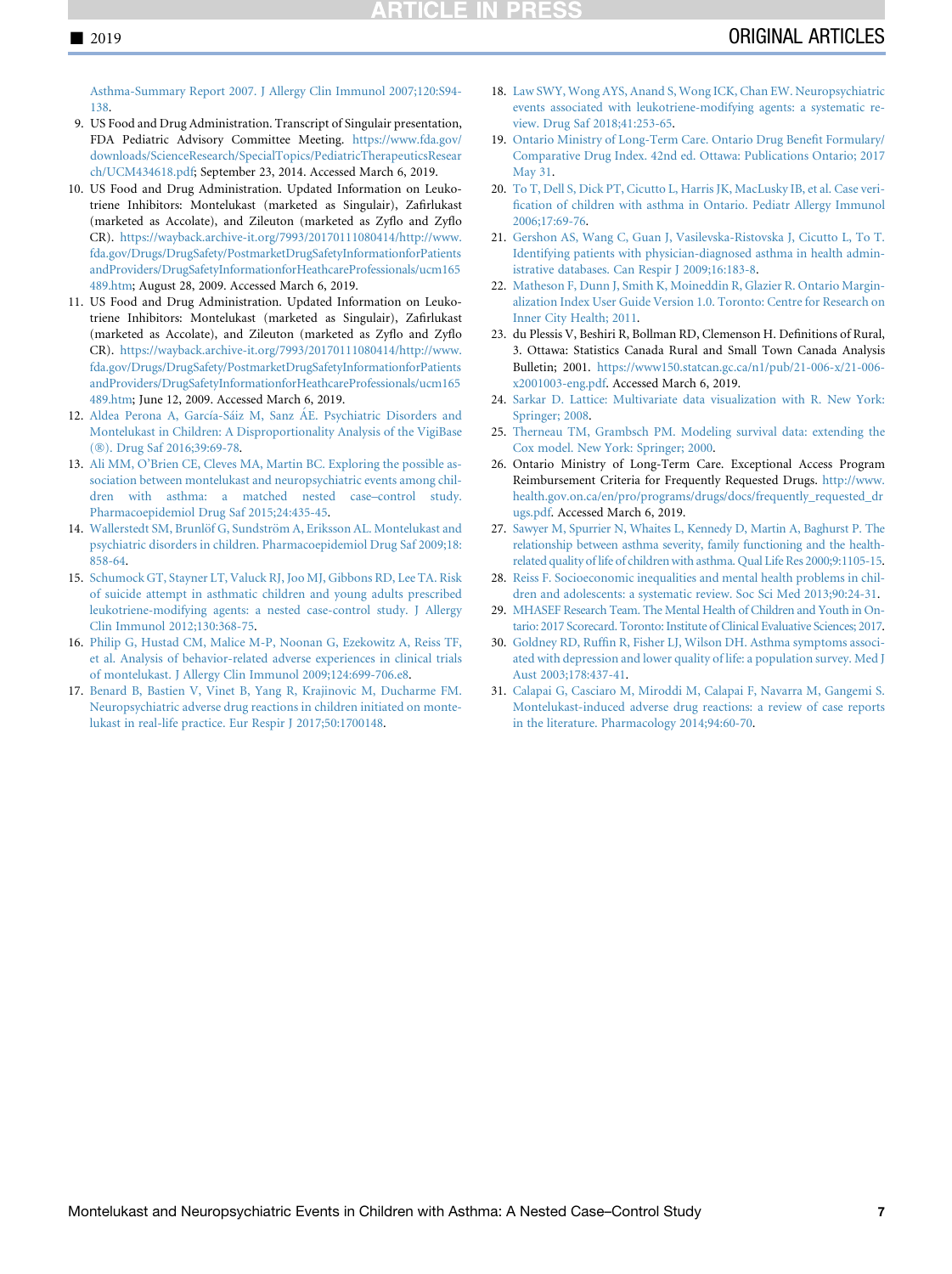# **RTICLE IN PRESS**

## <span id="page-7-0"></span>THE JOURNAL OF PEDIATRICS • www.jpeds.com Volume  $\blacksquare$



Figure. Flowchart of study population and data sources. Outpatient claims were obtained from the Ontario Health Insurance Plan database. Hospitalizations were obtained from the Canadian Institute of Health Information Discharge Abstract Database. ED visits were obtained from the National Ambulatory Care Reporting System. Prescription data were obtained from the ODB Program database. All datasets are housed at the Institute for Clinical Evaluative Sciences.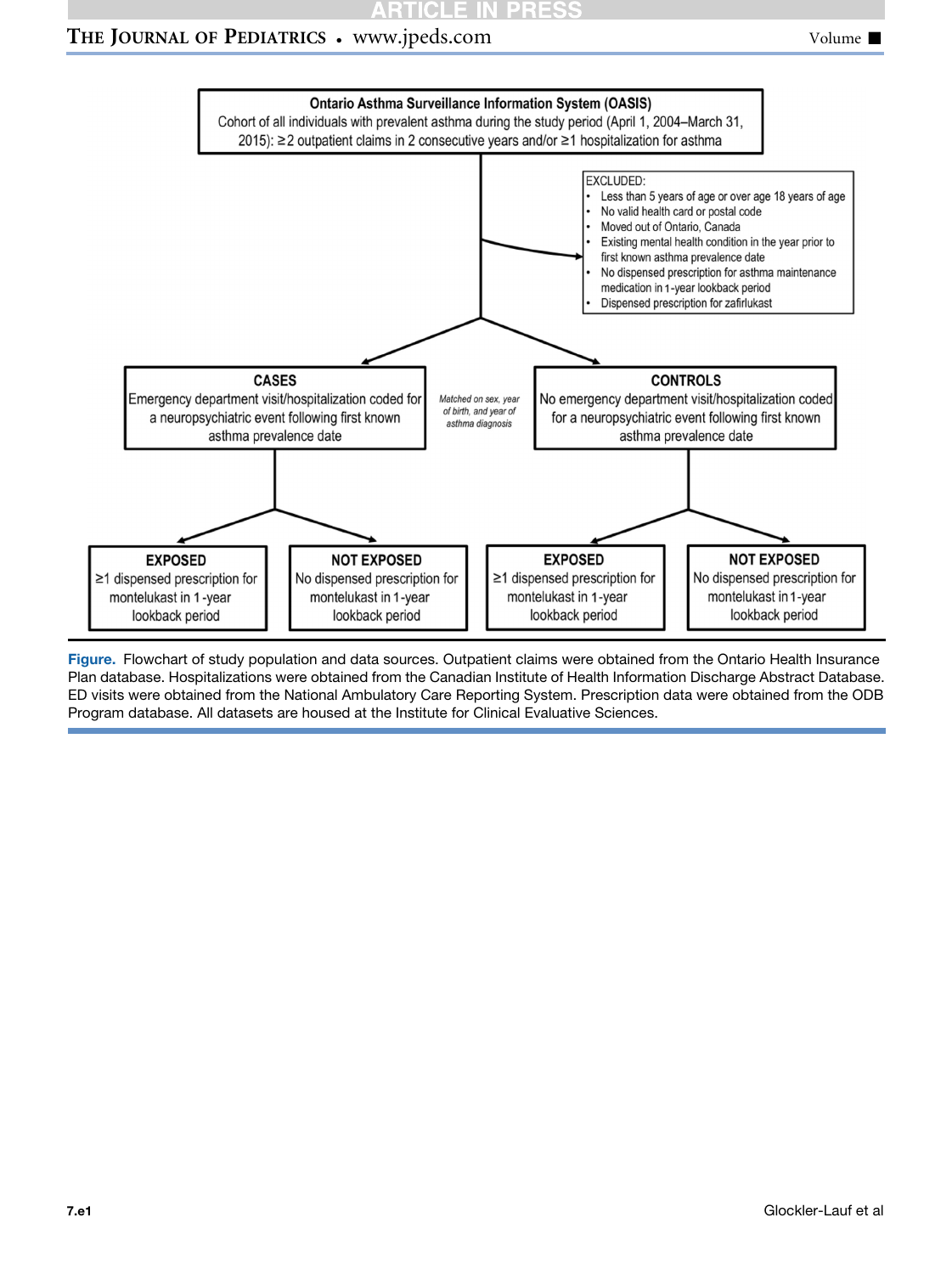| covariates                                |                                                       |                                                                                                                                                                                  |                              |
|-------------------------------------------|-------------------------------------------------------|----------------------------------------------------------------------------------------------------------------------------------------------------------------------------------|------------------------------|
| <b>Disorder groups</b>                    | ICD-10 codes                                          | <b>DSM-IV codes</b>                                                                                                                                                              | <b>OHIP billing</b><br>codes |
| Neuropsychiatric event (outcomes)         |                                                       |                                                                                                                                                                                  |                              |
| Substance-<br>related                     | F55. F10-F19                                          | 291.(0, 1, 2, 3, 5, 81, 89, 9), 292.0, 292.11, 292.12, 292.81, 292.82, 292.83, 292.84,<br>292.89, 292.9, 303.(00, 90), 304.(00, 10, 20, 30, 40, 50, 60, 80, 90), 305.(00, 10-90) |                              |
| Schizophrenia                             | F20 (excluding F20.4),<br>F22-F25, F28, F29           | 295.(10, 20, 30, 40, 60, 70, 90), 297.1, 297.3, 298.8, 298.9                                                                                                                     |                              |
| Anxiety                                   | F40-F43, F48.8, F48.9,<br>F93.0                       | 300.(00. 01, 02, 21, 22, 23, 29), 300.3, 308.3, 309.21, 309.81                                                                                                                   |                              |
| Sleep<br>disturbance                      | F51, G47                                              | 307.44, 307.42, 347, 780.59, 307.45, 307.47, 327.03, 307.46, 780.54, 780.52                                                                                                      |                              |
| Agitation                                 | R45.1                                                 | N/A                                                                                                                                                                              |                              |
| Mood disorders                            | F30-F34, F39                                          | 293.83, 296.0x, 296.2x, 296.3x, 296.4x, 296.5x, 296.6x, 296.7, 296.80, 296.89,<br>296.90, 300.4, 301.13, 311                                                                     |                              |
| Personality<br>disorders                  | F60-F62, F68, F69, F21                                | 301.0, 301.20, 301.11, 301.4, 301.50, 301.6, 301.7, 301.81, 301.82, 301.83, 301.9                                                                                                |                              |
|                                           | Existing mental health condition (exclusion criteria) |                                                                                                                                                                                  |                              |
| Schizophrenia                             | F20 (excluding F20.4),<br>F22-F25, F28, F29           | 295.(10, 20, 30, 40, 60, 70, 90), 297.1, 297.3, 298.8, 298.9                                                                                                                     |                              |
| Bipolar                                   | F31                                                   | 296.80, 296.4x, 296.5x, 296.6x, 296.0x, 296.89                                                                                                                                   |                              |
| Depression/<br>affective mood<br>disorder | F32-F34, F39                                          | 296.2x, 296.3x, 311                                                                                                                                                              |                              |
| Anxiety                                   | F40-F43, F48.8, F48.9,<br>F93.0                       | 300.(00. 01, 02, 21, 22, 23, 29), 300.3, 308.3, 309.21, 309.81                                                                                                                   |                              |
| Covariates                                |                                                       |                                                                                                                                                                                  |                              |
| Asthma                                    | J45.00, J46                                           | N/A                                                                                                                                                                              | 493                          |
| Allergic rhinitis                         | J30                                                   | N/A                                                                                                                                                                              |                              |

<span id="page-8-0"></span>Table I. ICD-10 codes, DSM-IV codes, and OHIP billing codes used for outcome definition, exclusion criteria, and covariates

DSM-IV, Diagnostic and Statistical Manual of Mental Disorders, 4th Edition; ICD, International Classification of Diseases and Health Related Problems, 10th Revision; N/A, not available; OHIP, Ontario Health Insurance Plan.

Data on ED visits, hospitalizations, and physician office visits in Ontario were obtained from the National Ambulatory Care Reporting System, Canadian Institute of Health Information Discharge Abstract Database, and Ontario Health Insurance Plan databases, respectively. Asthma prevalence is captured by the Ontario Asthma Surveillance Information System. All datasets are housed at the Institute for Clinical Evaluative Sciences.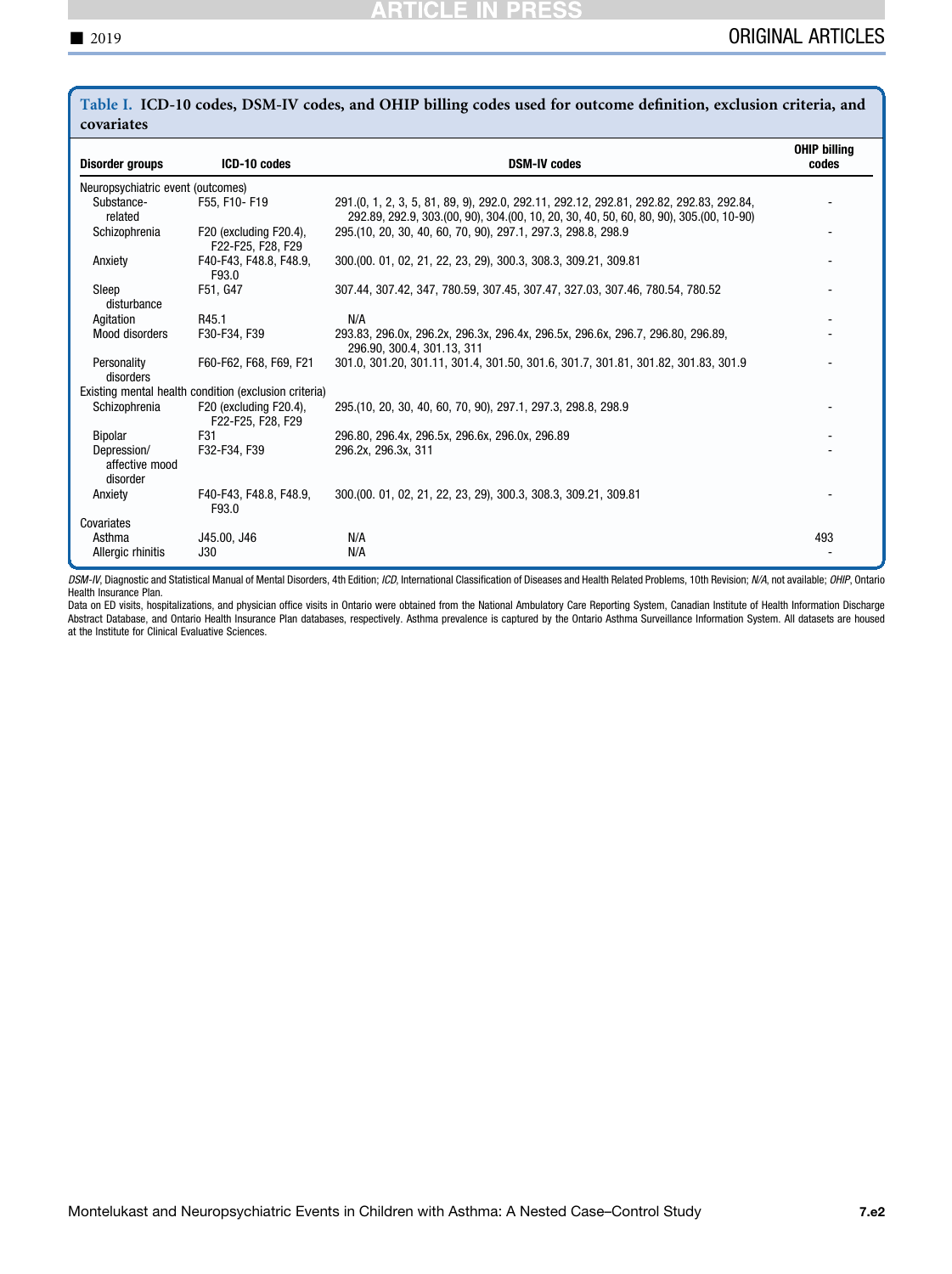# <span id="page-9-0"></span>THE JOURNAL OF PEDIATRICS . www.jpeds.com Volume  $\blacksquare$

Table II. List of asthma maintenance medications used in cohort creation, and systemic corticosteroids used as a covariate

| Drug classes                  | <b>Medication</b>                    |
|-------------------------------|--------------------------------------|
| <b>LTRAs</b>                  | Montelukast                          |
| ICS                           | Beclomethasone dipropionate          |
|                               | Budesonide                           |
|                               | Triamcinolone acetonide              |
|                               | Flunisolide                          |
|                               | Fluticasone propionate               |
|                               | Ciclesonide                          |
|                               | Fluticasone furoate                  |
|                               | Mometasone                           |
|                               | Beclomethasone                       |
| I ARA                         | Formoterol                           |
|                               | Indacaterol                          |
|                               | Salmeterol                           |
|                               | Umeclidinium                         |
|                               | Glycopyrronium                       |
|                               | Tiotropium                           |
|                               | Aclidinium                           |
| <b>ICS/LAMA</b>               | Fluticasone furoate/vilanterol       |
| <b>ICS/LABA</b>               | Mometasone/formoterol                |
|                               | Salmeterol xinafoate and fluticasone |
|                               | propionate                           |
|                               | Budesonide and formoterol fumarate   |
|                               | dihydrate                            |
| LABA/LAMA                     | Umeclidinium/vilanterol              |
|                               | Aclidinium/formoterol                |
|                               | Tiotropium/olodaterol                |
|                               | Indacaterol/glycopyrronium           |
| Short-acting beta-2 agonists/ | Ipratropium bromide & salbutamol     |
| short-acting muscarinic       | sulfate                              |
| antagonists                   |                                      |
| Anti-IgE                      | <b>Omalizumab</b>                    |
| Methylxanthines               | Oxtriphylline                        |
|                               | Theophylline                         |
| PDE-4 inhibitors              | Roflumilast                          |
| Interleukin-5 inhibitors      | Mepolizumab                          |
| Corticosteroids (covariate)   | Prednisone                           |
|                               | Dexamethasone                        |
|                               | Hvdrocortisone                       |
|                               | Methylprednisolone                   |
|                               | Methylprednisolone acetate           |
|                               | Fludrocortisone acetate              |
|                               | Prednisolone sodium phosphate        |
|                               | Triamcinolone acetonide              |

ICS, inhaled corticosteroids; LABA, long-acting beta-2 agonists; LAMA, long-acting muscarinic<br>antagonists; PDE-4, phosphodiesterase 4.

Prescription drugs of interest were identified using their unique Drug Identification Number.